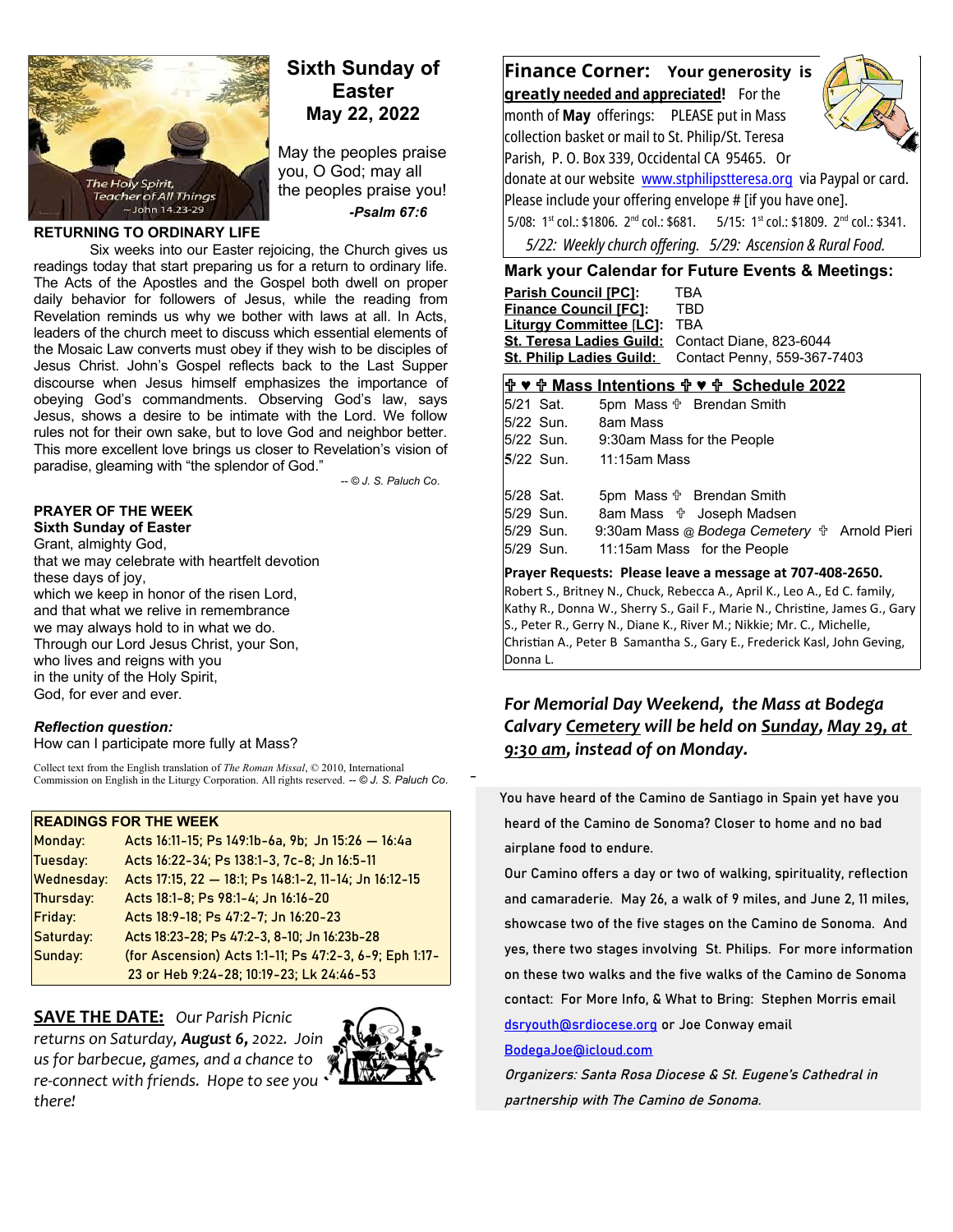## RURAL FOOD PROGRAM UPDATE for MAY, 2022

On Tuesday, May 10, we welcomed fifty-seven families, (125 individuals) to receive nutritional support from our Rural Food Program. All who are in need are welcome to attend this monthly food distribution.

Each month our dedicated volunteers repackage proteins including fresh eggs for our clients. They repackage eggs into over 80 dozen egg cartons. This month we came very close to running out of egg cartons! PLEASE CONSIDER SAVING YOUR CLEAN EGG CARTONS and donate them to our program by dropping them off at the parish hall. We thank you in advance. We also appreciate your donation of clean, handled paper bags. We can save the environment and save some money with your support.

Our program is open to all who are in need. If you are aware of a family which needs nutritional assistance, please let them know about our program. Leave a message at the parish office, (707) 408-2650 to get a call back with additional information and to answer your questions.

This program is funded through monthly Rural Food Collection, private donations and the dedicated, awesome volunteers. Thank you for your generous donations as we strive to meet the nutritional needs of all attendees at our food distributions. RURAL FOOD VOLUNTEER OPPORTUNITIES in the Parish Hall and parking area: Saturday, June 11, 9-10:00 am repackaging; Monday, June 13, 9:00 – 11:00am set up and Tuesday, June 14, 7:30a – 11:00a to distribute food to clients.



*On Memorial Day, a prayer to the Virgin Mary for peace by St. John Paul II*

by [Philip Kosloski](https://aleteia.org/author/philip-kosloski/) - published on 05/27/19

**As we remember the fallen, let us pray for an end to the violence in the world.**

Memorial Day in the United States is a day when fallen soldiers are remembered by their relatives and friends. Often it is a day for visiting cemeteries and the graves of those who died in battle.

While many died valiantly defending the innocent, their deaths remind us of the sadness of war and how God desires peace to reign in the hearts of all.

As we ponder this mystery, below is a prayer for peace composed by St. John Paul II, on the World Day [of Peace in 2002.](http://www.usccb.org/prayer-and-worship/prayers-and-devotions/prayers/prayers-for-peace.cfm)

Let us continue to pray for peace and an end to all violence in the world.

> *"Salve, Madre santa!"Virgin Daughter of Zion,how deeply must your Mother's heart suffer for this bloodshed!The child you embrace has a name that is dear to the peoples of biblical religion: "Jesus," which means "God saves." So the Archangel named him before he was conceived in your womb (cf. Lk 2,21). In the face of the newborn Messiah, we recognize the face of all your children, who suffer from being despised and exploited. We recognize especially the faces of your children, to whatever race, nation or culture they may belong.For them, O Mary, for their future, we ask you to move hearts hardened by hatred so that they may open to love and so that revenge may finally give way to forgiveness.Obtain for us, O Mother, that the truth of this affirmation — no peace without justice, no justice without forgiveness — be engraved on every heart. Thus the human family will be able to find the true peace, that flows from the union of justice and mercy.Holy Mother, Mother of the Prince of Peace, help us!Mother of Humanity and Queen of Peace, pray for us!*